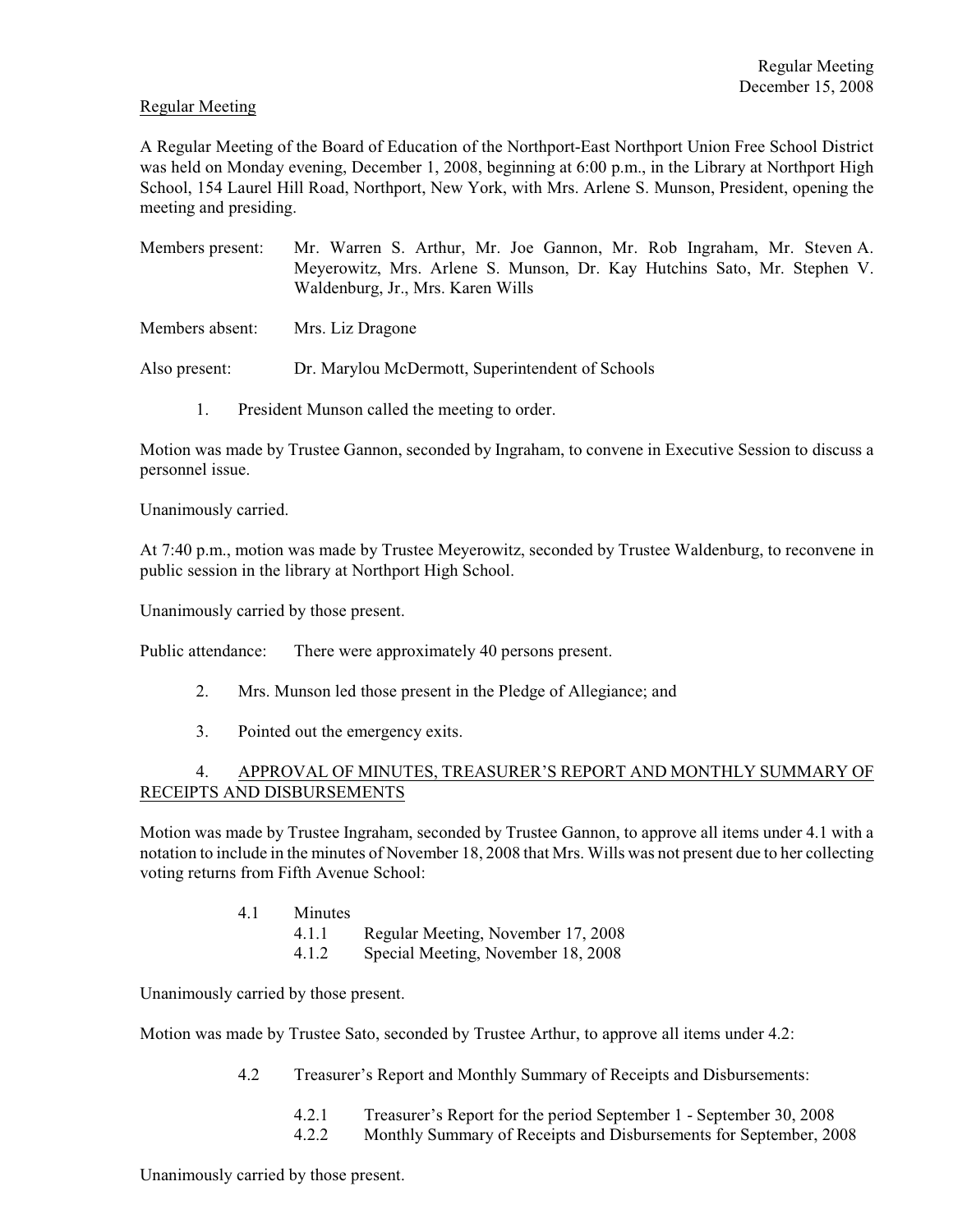4.2.3 For Information: Claim's Auditors Report for Warrants and Schedule of Claims for periods ending August 8, August 15, August 22, August 31, September 5, September 15, September 19, and September 30, 2008.

## 5. SPECIAL REPORTS/ANNOUNCEMENTS FROM THE SUPERINTENDENT

5.1 Accomplishments of Staff and Students

5.1.1 Mr. Andrew Manzo, Chairperson of Social Studies K-12, introduced the Social Studies Department Student of the Month, Patrick Reid. Mr. Manzo stated that Patrick is a truly gifted student with an affinity and passion for history. Patrick has challenged every college level course offered by the Social Studies Department and has scored a perfect "5" on each of the Advanced Placement assessments he has taken. One of Patrick's accomplishments this year was acting as one of a panel of students playing John McCain in a mock presidential debate. The moderator, State Comptroller Thomas DiNapoli, along with everyone else in attendance, was overwhelmed with Patrick's poise, understanding of both sides of the issues, and ability to articulate McCain's positions. Patrick also takes part in community and extracurricular activities. He is a member of the high school's academic team and has been involved in "Our Town 2000" since the  $5<sup>th</sup>$  grade. Patrick ultimately hopes to work in some capacity in politics or public policy.

The President of the Board and the Superintendent congratulated Patrick on his fine accomplishments and presented him with a commendation from the Board.

5.1.2 Mr. Bryan Horan, Science Research Program Coordinator, introduced the following *2008 Siemens Competition Entrants in Math, Science and Technology*, and the *2009 Intel Science Talent Search Entrants*: Taylor Fleming, Peter Kahng, Kate Macina, Glen Meyerowitz, Daniel Ronde, and Michael Ross. Each student made a brief presentation on their project.

The President of the Board and the Superintendent congratulated each student and with presented them with a commendation. Dr. McDermott thanked Mr. Horan for inspiring his students.

5.1.3 "A Midwinter Night's Dream" presentation.

Mr. Don Strasser, Advisor to the National Honor Society, along with students Nicole Albino, Rebecca Duchi, Kate Macina and Kim McGeever spoke about the efforts of A Midwinter Night's Dream in raising awareness and funds for ALS (Amyotrophic Lateral Sclerosis) research. Ms. Albino stated that they have raised a total of \$722,000 so far and the goal this year is to break the \$1 million mark. The A Midwinter Night's Dream Gala will be held on January 8, 2009. Ms. McGeever spoke about the new patient visiting service where the students visit ALS patients once a month. Ms. Macina spoke about the research opportunities given to students from Northport High School at leading ALS research laboratories around the country. Ms. Duchi announced the opening of an ALS research lab at Stony Brook University in the summer of 2009.

Mr. Strasser stated that he received a call from the Stony Brook University Development Office requesting a meeting to discuss funding to start an ALS research lab at Stony Brook University. Mr. Strasser stated that they are in negotiations to fund a 500 sq. ft. cryopreservation lab along with the use of the name "A Midwinter Night's Dream Cryopreservation Lab." Mr. Strasser noted that the lab will be used by other scientists and that A Midwinter Night's Dream will be sited on any research performed at the lab.

The President of the Board and the Superintendent presented a Board commendation to Mr. Strasser and the students and thanked them for their continuing work on the ALS cause and congratulated them on the incredible news regarding the research lab at Stony Brook University.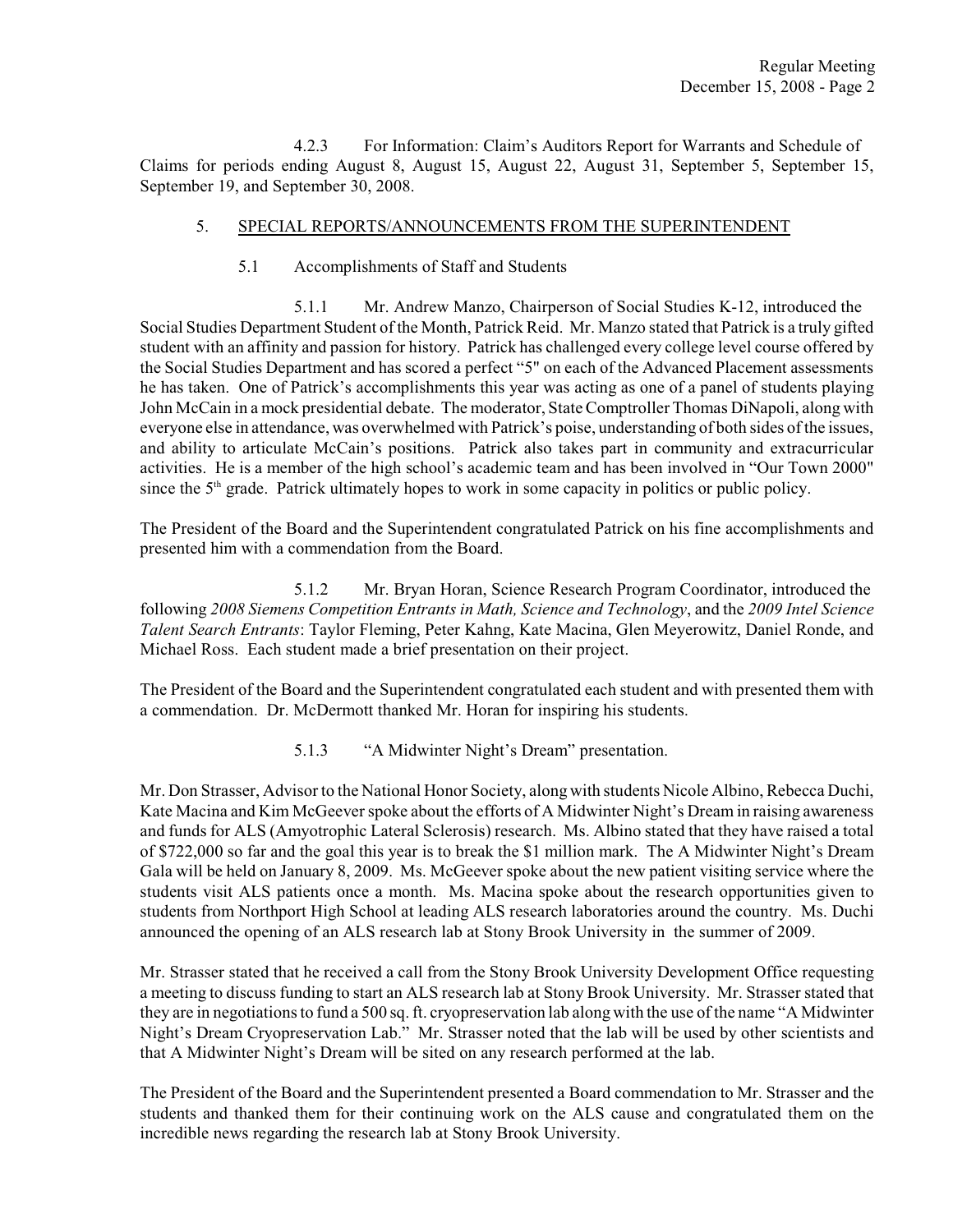5.3 The President of the Board announced the upcoming Board of Education meetings: January  $12<sup>th</sup>$ , January  $26<sup>th</sup>$ , and February 9, 2009.

# 6. COMMUNICATIONS

6.1 Email from Mr. Albert Prisco, to members of the Board, received December 1, 2008, re: school closing on religious holidays. Mr. Prisco did not attend the meeting.

The President of the Board stated that there was a legal opinion from District counsel available on the table.

## 7. PUBLIC PARTICIPATION

#### Name Comment

| Eugene Leavy | Stated that there are approximately 1,000 homes subject to foreclosure in the |
|--------------|-------------------------------------------------------------------------------|
| Resident     | District and that the Board must find ways to reduce the budget and not raise |
|              | it one penny.                                                                 |

Mr. Munson stated that 80 to 85% of the budget is fixed due to contractual agreements and unfunded mandates and that the Board will look into other budget areas to find economies.

| Denise Summer Mumm       | Asked in regards to the theft of funds in the business office if the 20 year |
|--------------------------|------------------------------------------------------------------------------|
| United Taxpayers of      | employee was bonded and if other employees are bonded and if the District    |
| Northport-East Northport | planned to investigate prior to January of 2008.                             |

Mrs. Munson stated that it is an ongoing litigation and she cannot answer any questions which might jeopardize the investigation.

Dr. McDermott stated that to investigate further than January of 2008 would use time, effort and money and would take away from the current work.

## 8. SUPERINTENDENT'S REPORT, GENERAL - FOR BOARD ACTION

8.1 Personnel Schedules, each dated December 15, 2008, and each attached and made part of the official minutes:

Motion was made by Trustee Meyerowitz, seconded by Trustee Sato, to approve item 8.1.1:

8.1.1 Schedule A - Certified Staff

Unanimously carried by those present.

Motion was made by Trustee Meyerowitz, seconded by Trustee Sato, to approve item 8.1.2, including supplemental Schedule B (#10-16):

> 8.1.2 Schedule B - Non-Instructional Staff (including supplemental Schedule B #10-26)

Unanimously carried by those present.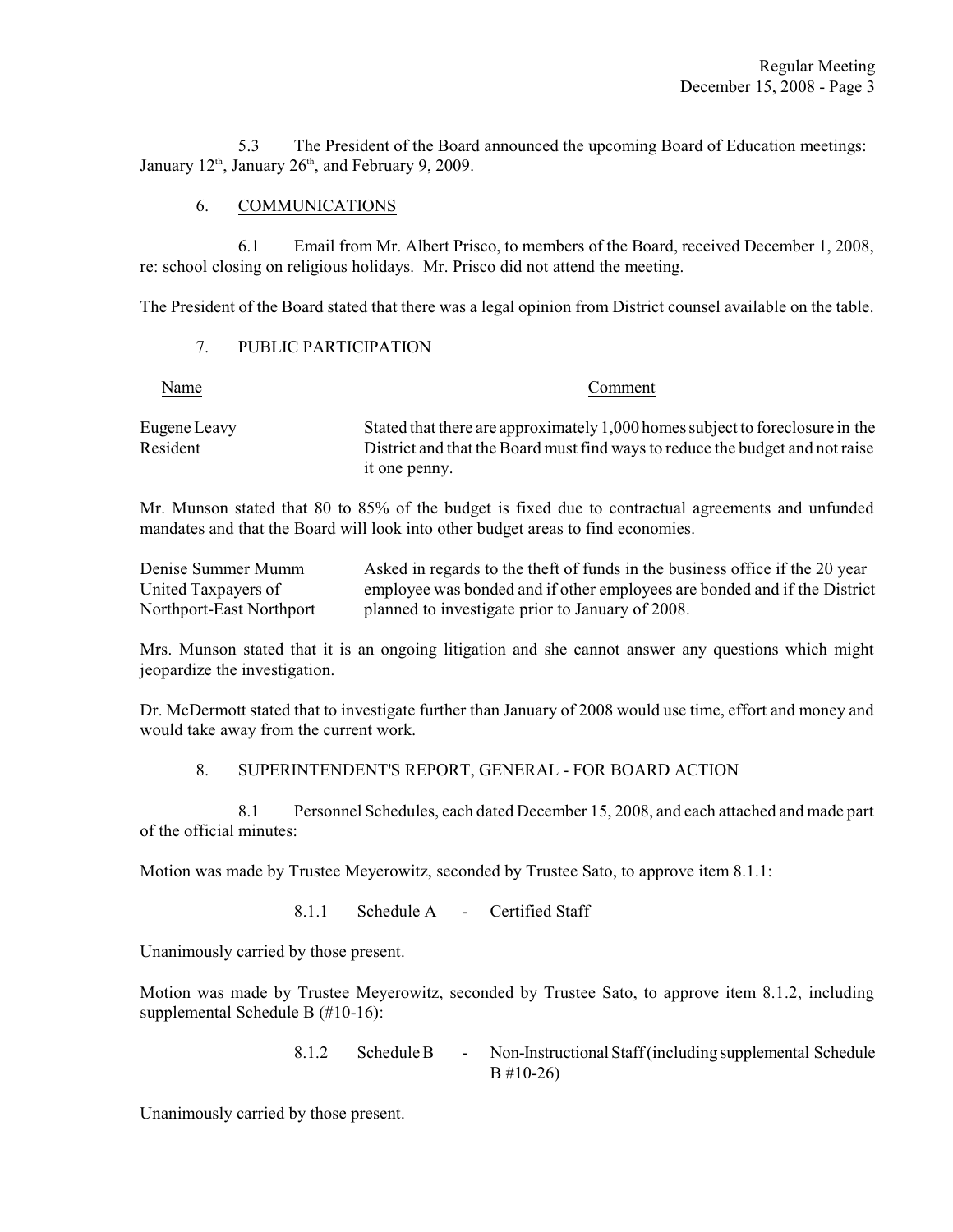Motion was made by Trustee Meyerowitz, seconded by Trustee Sato, to approve item 8.1.3:

8.1.3 Schedule C - Salary Transfers

Unanimously carried by those present.

Motion was made by Trustee Meyerowitz, seconded by Trustee Sato, to approve item 8.1.4, including supplemental Schedule D (#1-8):

8.1.4 Schedule D - Extra Pay (including supplemental Schedule D)

Unanimously carried by those present.

Motion was made by Trustee Meyerowitz, seconded by Trustee Wills, to approve item 8.1.5:

8.1.5 Schedule J - Committee on Special Education

Unanimously carried by those present.

Motion was made by Trustee Meyerowitz, seconded by Trustee Gannon, to approve item 8.1.6:

8.1.6 Schedule K - PDA NASA

Unanimously carried by those present.

Motion was made by Trustee Meyerowitz, seconded by Trustee Wills, to approve item 8.1.7, # 1-3 only:

8.1.7 Schedule L - PDC UTN  $(\#1-3 \text{ only})$ 

Unanimously carried by those present.

Motion was made by Trustee Meyerowitz, seconded by Trustee Ingraham, to table the balance of Schedule L - PDC UTN (#4-19) until January 12, 2009.

Vote on Trustee Meyerowitz's motion was as follows:

YES: Mr. Gannon, Mr. Ingraham, Mr. Meyerowitz, Mrs. Munson, Mrs. Wills NO: Mr. Arthur, Dr. Sato, Mr. Waldenburg

Motion passed.

Motion was made by Trustee Meyerowitz, seconded by Trustee Arthur, to approve items 8.2 through 8.5:

8.2 Approving the following resolution:

"BE IT RESOLVED, that in accordance with Board Policy and State Regulation, the Board of Education approve the appointment of Robert Mackreth to serve as Impartial Hearing Officer for the purpose of conducting an impartial hearing in accord with Policy 4321, Program for Students with Disabilities Under IDEA."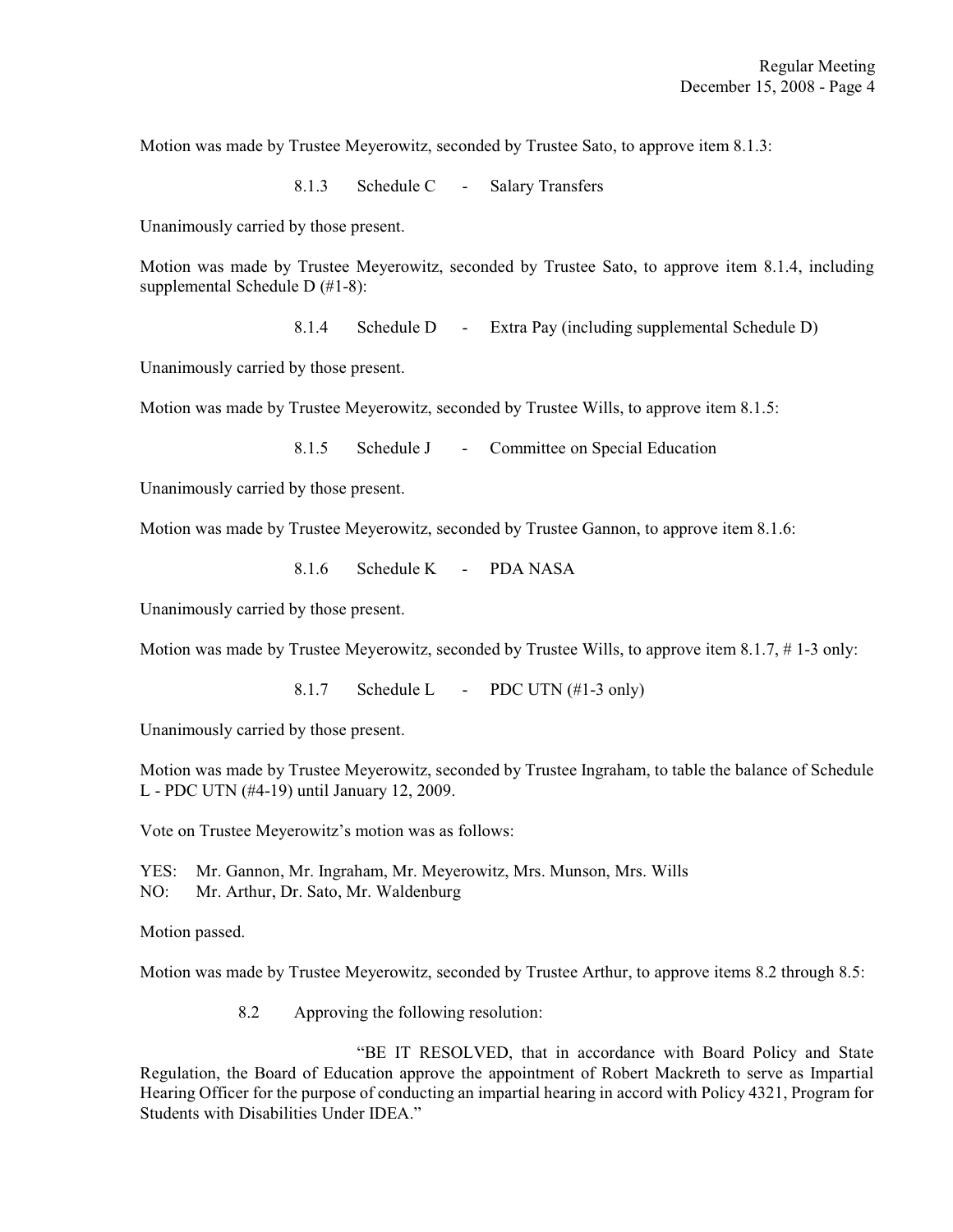8.3 Approving the following resolution:

"BE IT RESOLVED, that the Board of Education adopts the 403(b) Retirement Plan Document, as required by the IRS, prepared by OMNI Financial Services, effective January 1, 2009."

8.4 Approving a Memorandum of Agreement, dated December 1, 2008, between the United Public Service Employees Union, Food Service Workers, and the Northport-East Northport Union Free School District.

8.5 Receiving for a first reading the following policy:

8.5.1 Policy #9510.3, *"Conditions of Employment for Non-Instructional Confidential Clerical Employees"*

Vote on Trustee Meyerowitz's motion to approve items 8.2 through 8.5 was unanimously carried by those present.

# 9. SUPERINTENDENT'S REPORT, FINANCIAL - FOR BOARD ACTION

Motion was made by Trustee Meyerowitz, seconded by Trustee Arthur, to approve all items under 9., including supplemental 9.5 and 9.6:

9.1 Taking specified action on the following BIDS:

EDUCATIONAL 9.1.1 Award - Hardcover and Paperback Books

9.2 Declaring the attached selected equipment as surplus and approving disposal in accordance with Board policy.

9.3 Authorizing the Board President to execute the following service agreement:

9.3.1 YMCA "The Place", in the amount of \$73,250 for the 2008-2009 school

year.

- 9.4 Approving a transfer of general fund appropriations in the 2008-2009 budget.
- 9.5 Receiving the following donation to the District:

9.5.1 \$1,000 from the Northport Tiger Takedown Club (Booster Club for Northport Wrestling) to subsidize the bus fee for the wrestling team's trip to the Canandaigua Invitational Tournament on January 9-10, 2009.

9.6 Approving the following resolution:

9.6.1 "RESOLVED, that the Board of Education approve an increase in the 2008-09 budget code, A 5540, 4162, 30, 1501 (Athletic Trips) in the amount of \$1,000.

Vote on Trustee Meyerowitz's motion to approve all items under 9., including supplemental 9.5 and 9.6, was unanimously carried by those present.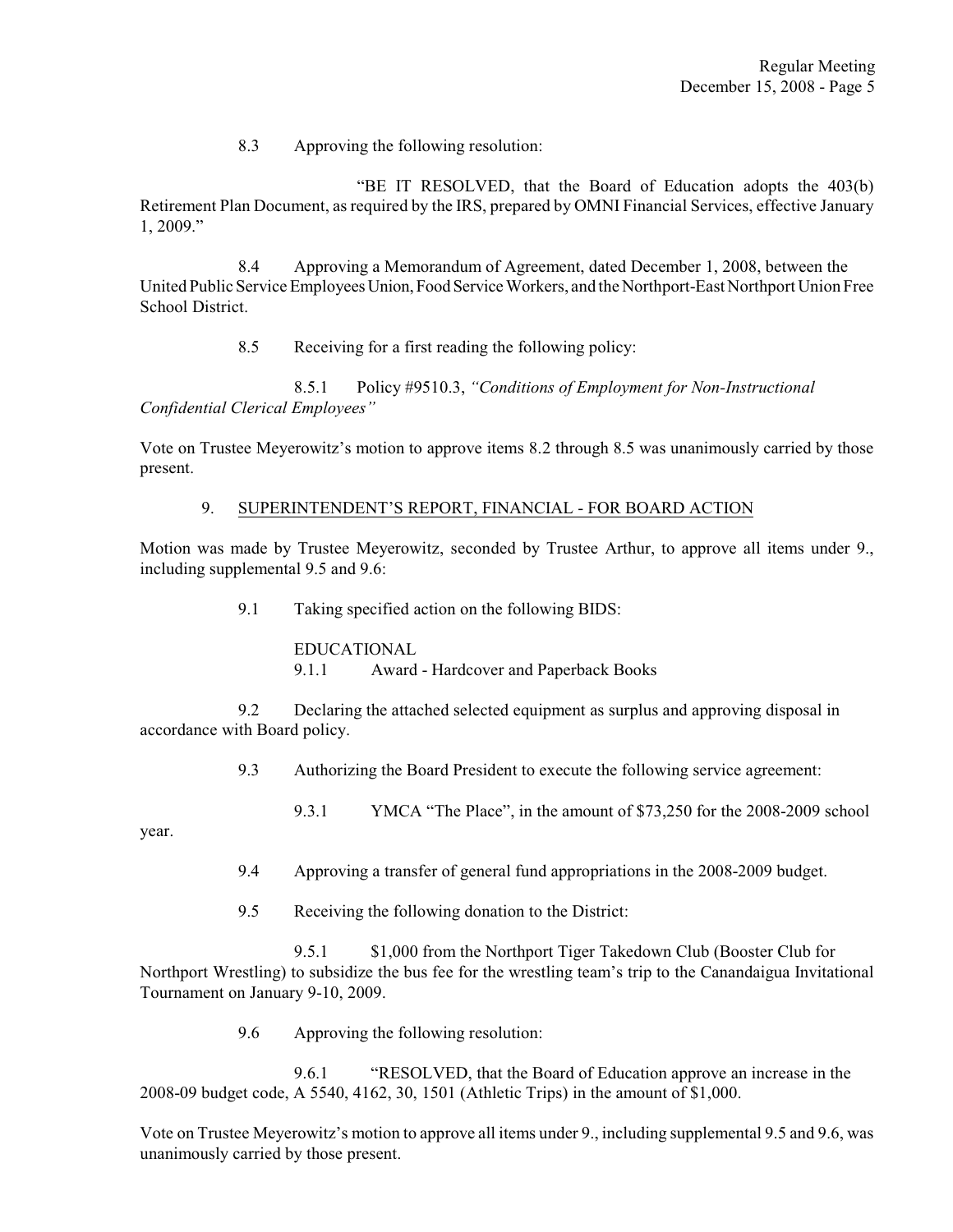## 10. SUPERINTENDENT'S REPORT - FOR INFORMATION ONLY

- 10.1 Student Activity Account Reports for October, 2008 from:
	- 10.1.1 Northport High School
	- 10.1.2 East Northport Middle School
	- 10.1.3 Northport Middle School
- 10.2 Schedule I Home Instruction
- 10.3 Investment Report for September, 2008
- 10.4 Monthly Revenue & Budget Status Report as of September, 2008

# 11. UNFINISHED BUSINESS

# 12. NEW BUSINESS

12.1 New York State Comptroller's Audit Report

Dr. McDermott presented an overview of the New York State Comptroller's Office Audit Process. The statewide school district audits are in response to fiscal improprieties on Long Island, the need for higher standards, and the need for greater accountability. The New York State Comptroller's Office performed an Internal Controls Audit of cash disbursements, payroll and information technology for the period of July 1, 2005 to June 30, 2007. The state auditors held their entrance conference on July 12, 2007 and began the audit process on July 16, 2007. The exit conference was held on October 16, 2008 and the report was released on November 28, 2008. Dr. McDermott stated that the Internal Controls Audit reviews processes and procedures not financial statements. The District received the recommendations from the State Comptroller's office, confirmed the corrective actions already in progress as of January 2007 and assisted in the refinement of practices and procedures. A Corrective Action Plan will be formulated and the District will invite the NYS Comptroller's Office auditors to monitor the progress. The community will be informed of ongoing efforts through public Board of Education meetings.

Mr. Larry Blake, stated that the District's financial statements are audited yearly and the District has a very strong, positive fund balance.

Dr. McDermott asked the Board if there were any questions regarding the State Audit Report and the District's response. Mr. Vincent Cullen and Mr. Richard Coffey of Coughlin, Foundotos, Cullen & Danowski, LLP, District internal auditors, and Mr. John Gross and Ms. Mary Anne Sadowski of Ingerman Smith, LLP, District counsel, were present at the meeting to answer questions regarding the New York State Comptroller's Office Audit Report findings.

Karen Wills Stated that the District has had the same practices for many years, and Board Member asked why the District received this level of criticism.

Mr. Cullen stated that he looked back at fiscal year 04 and noted that the District had good controls and good processes. When he looked at fiscal years 05 to 07 he noted that the checks and balances were not there and did not tie into books. Mr. Cullen recognized there had been a large transition within the business office with regards to employee movement and as auditors this causes concern of breakdown in procedures. Mr. Cullen noted that even with well documented procedure there could be a breakdown with employee turnover. Mr. Cullen reinforced the need for the District to document procedures in case a major transition happens again.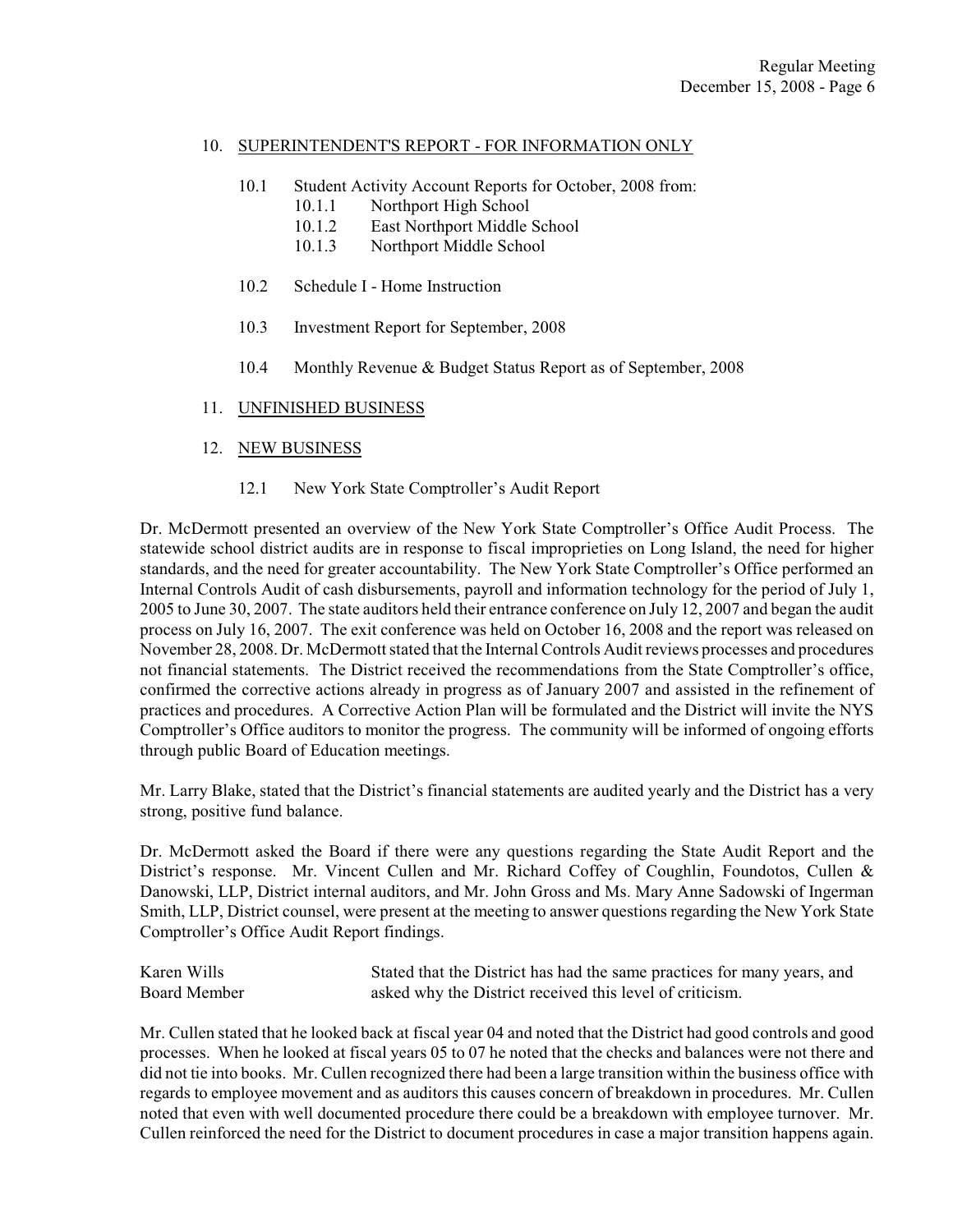Rob Ingraham Asked Mr. Cullen to explain the different services provided by the Board Member District's auditors and the New York State Comptroller's Office in scrutinizing District controls. Mr. Ingraham also asked if the state's report came as a surprise to Mr. Cullen.

Mr. Cullen stated that the external auditors review and give opinions regarding financial statements relying on numbers and will look at control systems in a top view such as segregation of duties and controls over processes. The internal auditors look at control systems, initial risk assessment, procedure manuals and make judgments based on design of control. The Comptroller's Office Auditors do a performance audit out of government auditing standards looking to improve performance of government entities. Mr. Cullen stated that the language in the Comptroller's Audit seemed harsh as compared to findings in other districts and that he was surprised with certain findings in the report.

There was a long discussion regarding the efficiency of the processes and procedures that the District has in place and the need for good controls, the testing of those controls, and the cost analysis of establishing a procedural manual.

Warren Arthur Asked Mr. Blake if he could quantify the amount of money that has been Board Member lost according to the state report to avoid speculation and actually get some facts.

Mr. Blake stated that according to the state report there wasn't any fraudulent activity and no money has been missing.

In response to a question regarding release of the State Comptroller's Office Audit Report and discussion of it with the District's Audit Committee, Dr. McDermott, stated that draft received was confidential and could not be released until the report became final.

There was a long discussion regarding the power of the audit committee established by regulation of the Commission of Education. The primary function of the District's Audit Committee is to oversee internal controls, review of the District's internal and external auditor's reports, and make recommendations to the Board.

In response to a question regarding the audit of other programs in the district, Dr. McDermott, stated that the instructional programs are always under review with state assessments and the District just finished an audit of the special education department.

In response to a question regarding the turnover in the business office, Ms. Kathleen Molander, Director of Finance and Accounting, stated that there are nine employees in the business office and of those six have been there 18 months or less.

Mr. John Gross discussed the State Comptroller's dispute of the District's payment of five sick days to the former superintendent at his retirement. Mr. Gross stated that the five days in dispute relate to the 1998-1999 school year when the superintendent was unable to use all of his vacation days and asked for permission from the Board president to role them over to the following year. The letter authorizing the roll over was not signed by the Board president but the days were recorded in the personnel record. Counsel advised the Board from a legal perspective that there was more than adequate proof. The State disputed the degree of proof for those five days but did allow two prior instances.